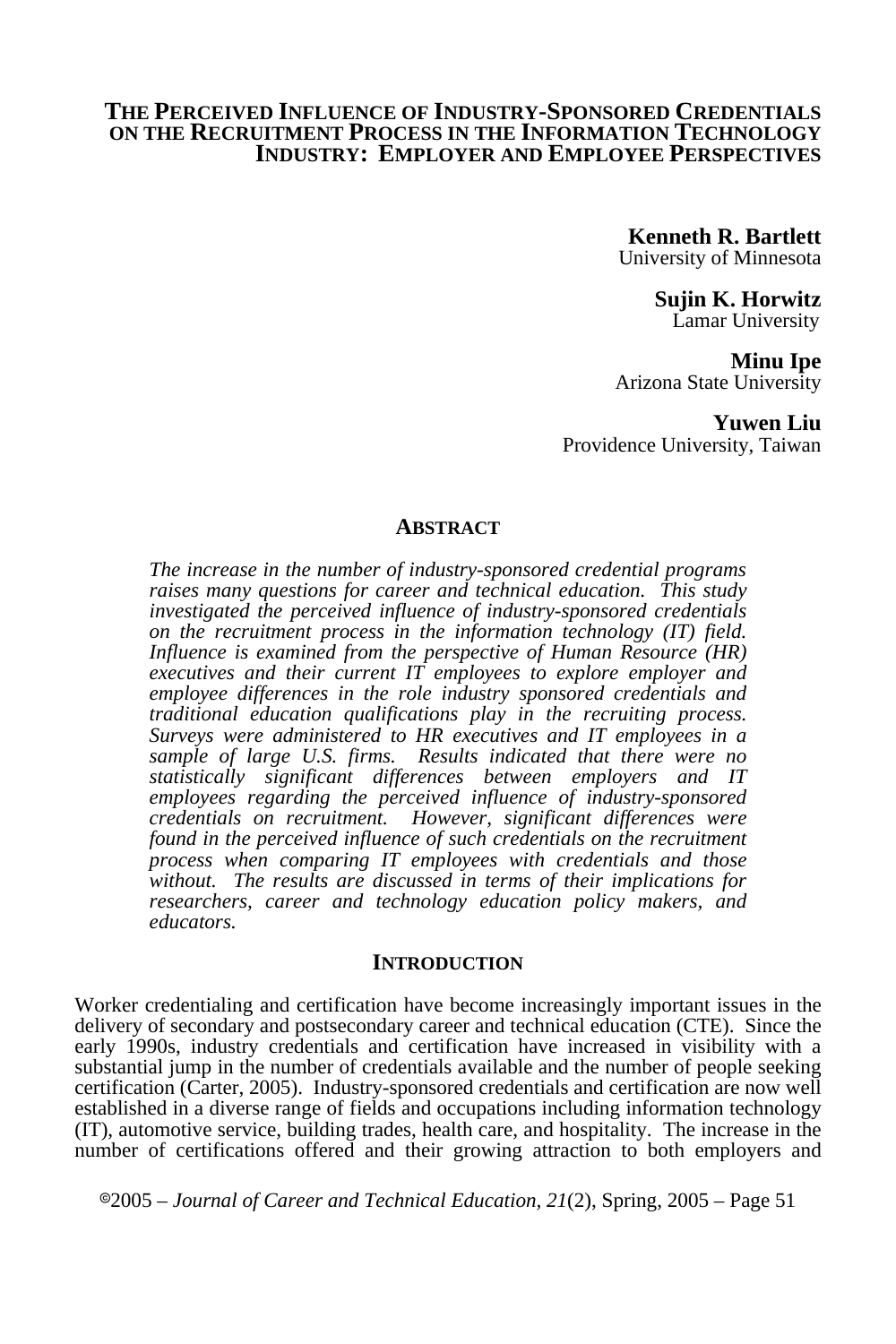employees have created a "parallel universe of postsecondary credentials" (Adelman, 2000, p.1) operating alongside, and sometimes competing with, more traditional postsecondary education qualifications.

A clarification of the terms *credentials* and *certifications* is needed since these terms are often subject to multiple interpretations. For this study, a credential was defined as "a designation, mark, or stamp given to a person, organization, or program that has satisfied a set of standards" (Hale, 2000, p. xx). Certification is "a form of credential awarded by an employer, a vendor, or an association or independent agency" (Hale, 2000, p. xx) requiring "passage of an exam benchmarked to predetermined occupation or professional standards" (Carnevale & Desrochers, 2001, p. 19).

With increasing workplace demands for skills and knowledge validated by certifications and credentials, community and technical colleges are uniquely positioned to prepare individuals to meet the work needs of a complex, diverse, and increasingly global society (Carnevale & Desrochers, 2001). Credential and certificate programs fit with one of the existing missions of two-year postsecondary institutions, which is to provide individuals with access to job opportunities by offering a variety of qualifications recognized and valued by the job market. The movement toward skills certification presents a major opportunity for community colleges (Zeiss, 1999). However, community and technical colleges are also being challenged as rapid changes occur in employment requirements and the job market. An example of this challenge is illustrated by industry-sponsored credentials in the IT area where professional associations, IT companies, and for-profit training providers threaten to bypass traditional education and training systems in developing and administering credential and qualification programs demanded by employers (Adelman, 2000).

Industry-sponsored credentials are recognized as faster, cheaper, and more focused than traditional postsecondary qualifications, such as the associate degree, and consequently, credentials have become "the continuing education currency of choice" for many professionals (Argetsinger, 2001, p. E7). Yet, many questions arise around the issue of how occupation specific credentials compare with the more traditional educational qualifications such as the two-year and four-year degrees. According to Carnevale and Desrochers (2001), a changing economy and job market places a higher value on knowledge and applied skills. Industry-sponsored credentials are good examples of qualifications that are tailor-made for specific skills required in specific employment settings. However, it is not known how individuals who obtain certification on explicit skill sets compare with those who have qualifications that are more traditional in the same job market.

Perhaps no other industry has experienced the level of interest in industry-sponsored credentials and certification programs as the IT industry, which now has well over 200 industry-sponsored credentials and certificates (Carter, 2005). Despite the large number of trends that impact the IT industry, the increasing number of IT industry-sponsored credentials is one of the most significant (Barley, 1999).Certification is well suited to the dynamic nature of the IT industry because certification systems tend to operate outside traditional structures usually associated with education credentials, while being capable of responding quickly to new methods and technologies (Wright, 1997). IT industry-sponsored credential programs (such as CompTIA A+, Microsoft Certified Systems Engineer, Cisco Certified Internetwork Expert, and Certified Novell Engineer)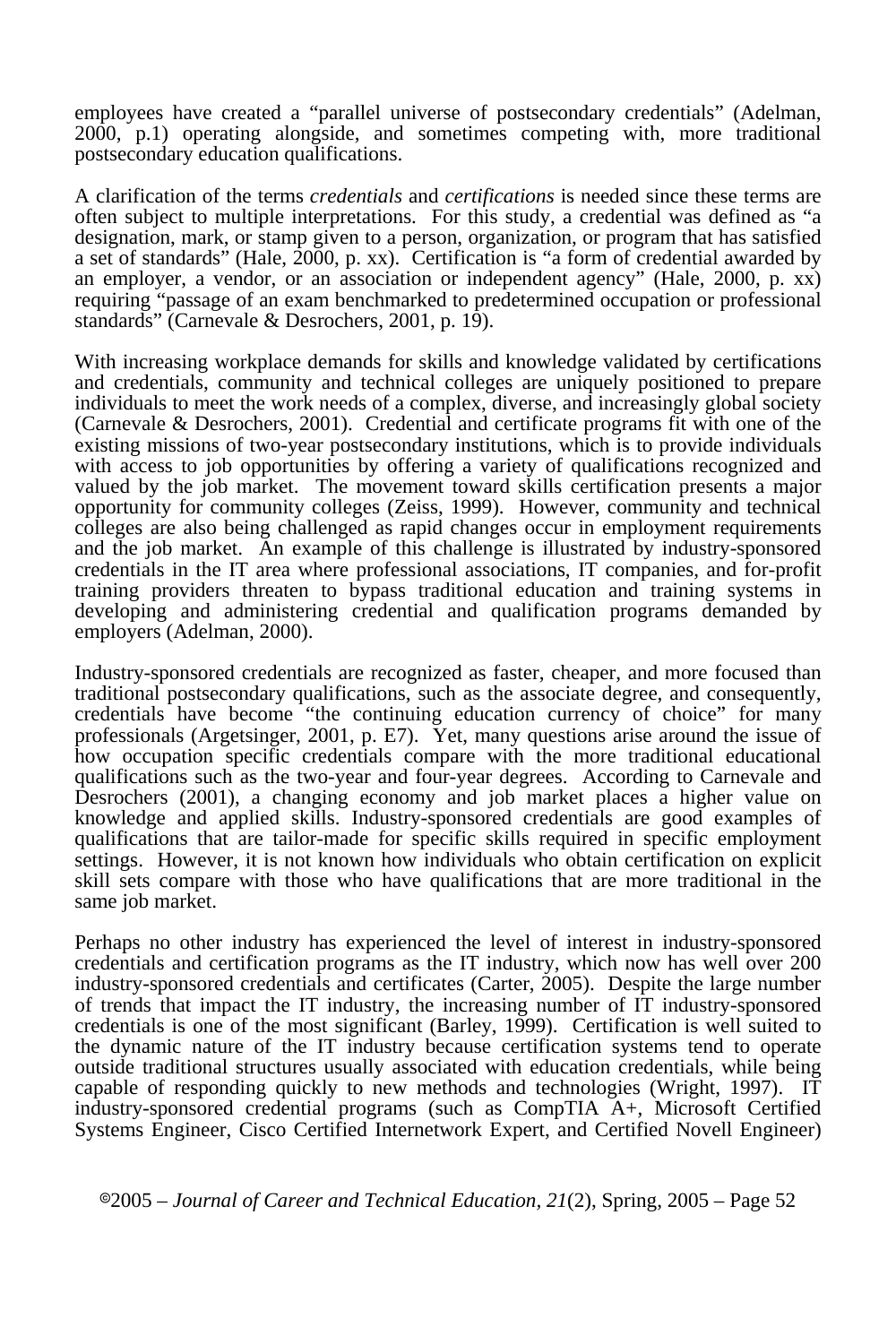have the advantage of enabling people to quickly learn a clearly defined set of competencies.

It is important to recognize that certification extends far beyond companies and organizations that create and maintain credential programs. Tittel (2001) described the size of the multi-billion dollar per year *certification aftermarket* of testing centers, IT training companies, publishing companies, practice test vendors, certification authorities, online mentoring, and resource providers. The worldwide market for IT certification training and testing has grown from US\$2.5 billion per year in 1999 to an estimated \$5 billion per year in 2005 (IDC, 2005). Secondary and postsecondary career and technical education is now recognized as playing a greater role in offering and delivering occupational certification and, consequently, is increasingly influenced by industrysponsored credential and certification providers (Carnevale  $\&$  Desrochers, 2001).

Credentials and industry-sponsored certifications are contributing to the creation of alternate career paths for individuals in the IT industry. The explosion in IT job opportunities since the mid 1990s, which has slowed but not diminished in recent years, highlights how the training and career paths of IT workers today are quite different from those of the past (Hilton, 2001). The linear progression of high school diploma to college degree to IT employment is being replaced by alternative postsecondary vocational credentials including industry sponsored certification (Kerckhoff & Bell, 1998). Organizations with IT human resource needs seek pools of human capital where skill competency increasingly outweighs issues of whether employees are drawn from traditional education and training settings. In this scenario, credentials offered by industry or specific vendors are providing organizations with human resources having documented IT skill sets that are immediately applicable to the needs of businesses. Yet, the impact of IT credentials in the recruitment process is largely unknown. This study addresses this issue.

## **THEORETICAL FRAMEWORK**

Existing theory provides a strong conceptual framework for examining the role of industry-sponsored credentials in recruitment for IT positions. credentials have long served as signals for organizations. Signaling theory, originally developed in economics, suggests that employers require information (observable characteristics and attributes of an individual) about potential employees to determine the job positions and salaries offered to the employee (Spence, 1972). Some observable attributes of individuals are unalterable (e.g., age, gender) while others are subject to change usually at the initiative of the individual (e.g., education). Spence (1972) referred to these alterable attributes as *signals*.

Since employers have incomplete information about the knowledge, skills, and abilities of applicants, they use qualifications and credentials as signals for making inferences about missing information in determining the likely suitability and performance of prospective employees (Barber, 1998). The value that organizations place on different qualifications can also act as a signal to applicants. For example, organizational preferences for either externally validated assessment of skills (IT industry-sponsored credentials) or more traditional two- or four-year college qualifications provide applicants with information about what it would be like to be a member of that organization and what type of skills and knowledge it values (Greening & Turban, 2000).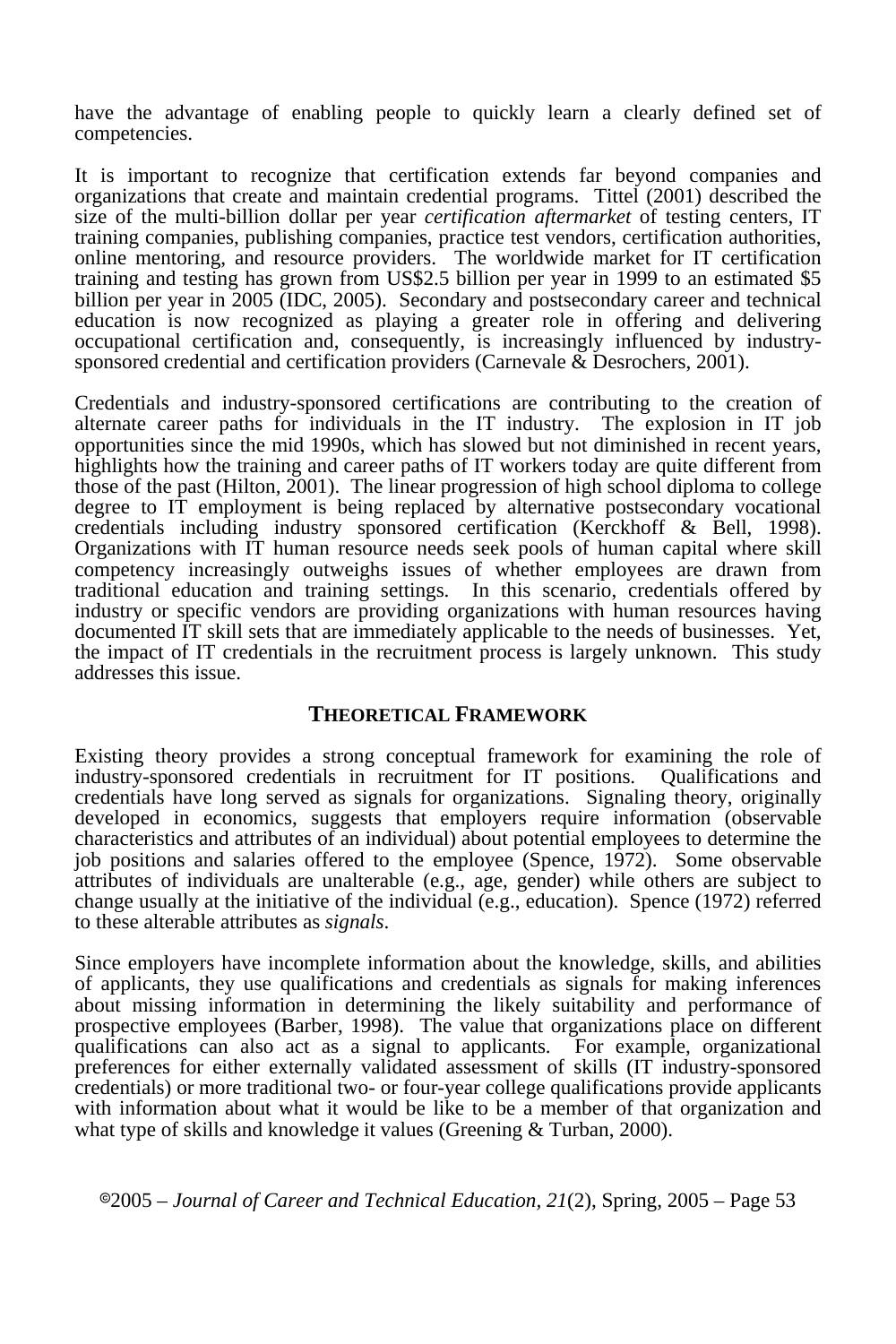The signaling value and preference of employers toward formal qualifications, certification, and previous experience in the IT industry is not clear. Cegielski (2004) reported that some IT firms acknowledge that industry-sponsored certification is less important than job-related experience. However, other evidence has shown that certification is a requirement not replaced by experience for career advancement in the IT industry (Vaas, 2002). A study published by CompTIA (The Computing Technology Industry Association, 2001) found that 41% of 878 responding IT executives noted that IT certification played an increasingly important role in recruitment. Others have suggested that some employers recruiting IT employees simply look for the appearance of well-known acronyms of industry-sponsored credentials, assuming that their presence on a resume implies well-defined skill levels (Kuncicky & Wynn, 1998). As such, industry-sponsored IT credentials may serve both a functional and symbolic role in recruitment (Segalla, Sauquet, & Turati, 2001).

The focus of industry-sponsored IT credentials on tightly defined workplace standards, with less emphasis on more general education, has raised organizational concerns that employees who only hold certifications lack the broad knowledge base needed to advance new knowledge in the IT industry. Initially, IT industry credential and certification programs were aimed at providing specific skills for individuals already supporting software and hardware systems produced by major vendors in the industry (Koziniec  $\&$ Dixon, 2001). However, concern has been expressed that employees with one or more credentials or certifications from a single vendor potentially lack the integration skills increasingly needed in the IT industry. In addition, industry-sponsored certification may also be seen as a potential disadvantage because it makes it difficult for employees to understand and connect new products to existing operations, resulting in workers who feel frustrated and less engaged in new innovations. Others who question the value of certification, some of which are easily obtained, argue that employers tend to overestimate the value of these certificates to subsequent job performance (Connolly & Yager, 2000).

Existing research suggests that employer preference for IT credentials appears to differ among organizations. In a study of newspaper recruitment advertisements for entry and mid-level IT positions placed between April 1998 and April 1999, Adelman (2000) found that 21% of advertisements required a college degree. By comparison, 12.5% of job advertisements specifically mentioned IT industry-sponsored credentials as the preferred educational qualification. This figure had risen to 14.3% in a follow-up conducted in March 2000 (Adelman, 2000). This growth trend supports Carter (2005) who reported a 231% increase in the number of IT hardware and software certifications available between 2000 and 2003.

The value of industry-sponsored credentials can also be examined from the perspective of employees. Bird  $(2001)$  reported that 77% of IT employees surveyed held an IT related certificate with 85% planning to receive at least one additional certification in the coming year. It is fair to suggest that these IT employees would not invest the time and money to earn credentials unless they anticipate some benefit in return. Although, as Anderson, Barrett, and Schwager (2005) noted, IT employees may also view the earning of industrysponsored credentials and certifications from a self-improvement and assessment of existing skills perspective. Despite potential reliability concerns, various IT related firms report their own research on organizational results when comparing certified to noncertified IT employees. A study by IDC, Incorporated (1999) reported that 92% of responding managers saw their certified IT employees, when compared with non-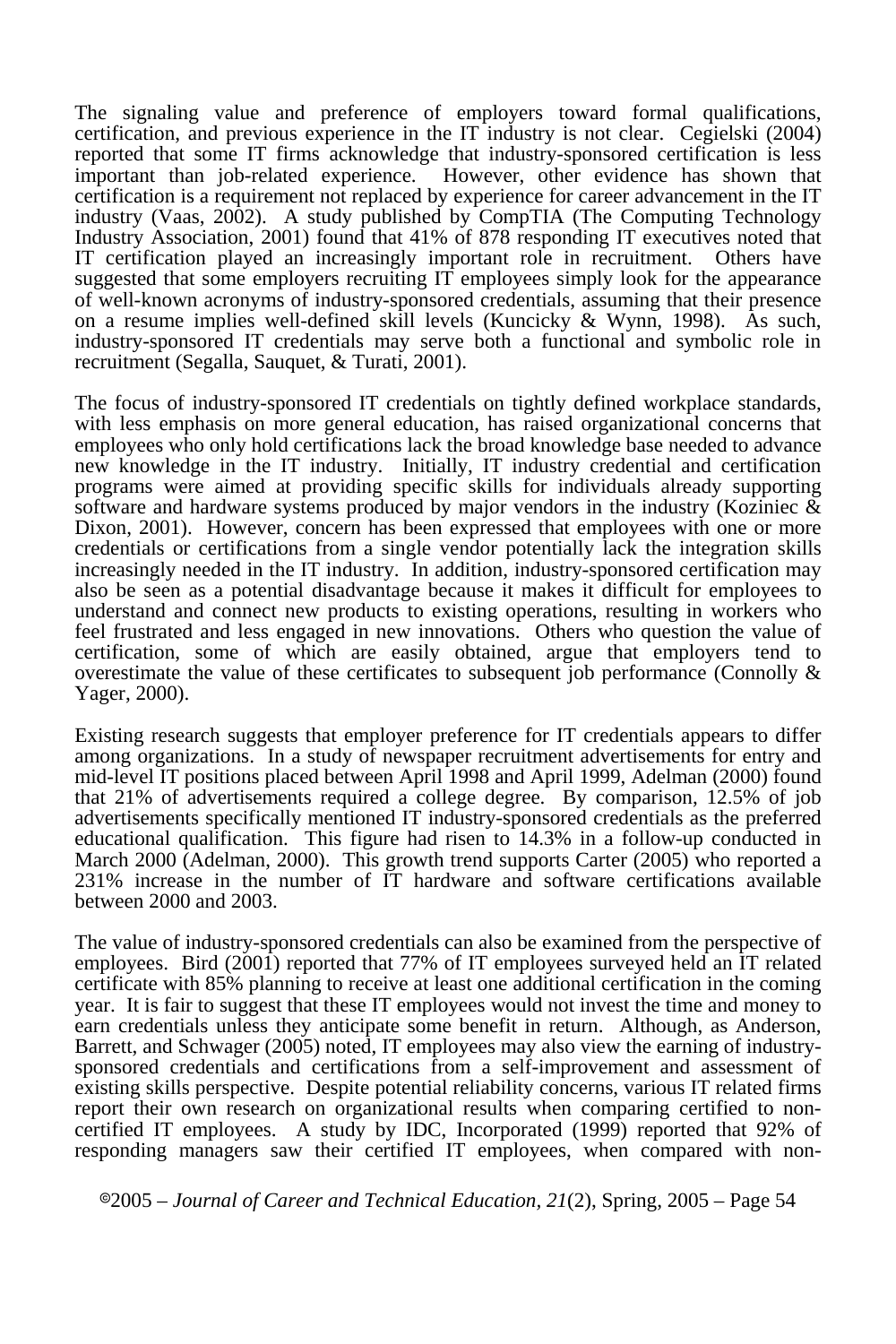certified IT employees, as possessing greater knowledge, demonstrating increased productivity, improving customer support quality, and expressing higher morale and commitment while concurrently requiring less training. There is also some evidence to suggest that certified IT employees receive higher salaries than employees without certification (Gabelhouse, 2000).

The potential disadvantage for individuals earning industry-sponsored IT credentials is that some people, lured into the job market directly from high school or out of postsecondary programs in which an industry-sponsored credential is earned, may find a comparatively high wage job with a short life cycle. A 1998 article in *Forbes* magazine profiled several young adults who had dropped out of high school or college, started IT companies, and now head multi-million dollar per year IT companies. That the author (McMenamin, 1998) titled her article *"The Tyranny of the Diploma"* is reflective of the perceived glamour, freedom, and high earnings available to young people possessing desired technical skills. Yet, early entry into the IT workforce could subsequently limit continued education and training opportunities while also raising questions of workplace readiness (O'Neil, 1997). The result is that some employees who hold industrysponsored credentials may find that continued career advancement is difficult because they lack the broad range of desired skills and abilities required for today's occupations such as those detailed in the SCANS (1991) report.

#### **PROBLEM STATEMENT**

Despite the rise in popularity and potential impact of industry-sponsored credentials on career and technical education, few studies have examined how perceptions may differ between employees and managers who oversee the recruitment function. Recent research has found conflicting support for the popular industry assumption that certified workers are better able to manage organization IT systems and therefore, employers prefer applicants with certifications. Cegielski, Rebman and Reithel (2003) found no significant difference in the capabilities of certified IT network professionals and non-certified network professionals. More recent research limited to information systems network employees found a significant difference in the perceived value of certification between IT and HR professionals with HR professionals valuing certification to a greater degree than the IT professionals in the same firm (Cegielski,  $2004$ ). Thus, given the conflicting status of existing research, this study focused on the impact of credentials and certifications on the recruitment process using a broader set of variables related to the recruitment process.

#### **RESEARCH QUESTIONS**

The overarching research question guiding this study was: "Do differences exist in employer and employee perceptions on the influence of IT industry-sponsored credentials on recruitment?" This broad question was further refined into two questions: (1) "Do differences exist between HR executives and IT employees regarding their perceptions of the benefits of industry-sponsored credentials on recruitment?", and (2) "Do differences exist in the perceptions of the role of industry-sponsored credentials on recruitment between IT employees with industry-sponsored credentials and IT employees without industry-sponsored credentials?"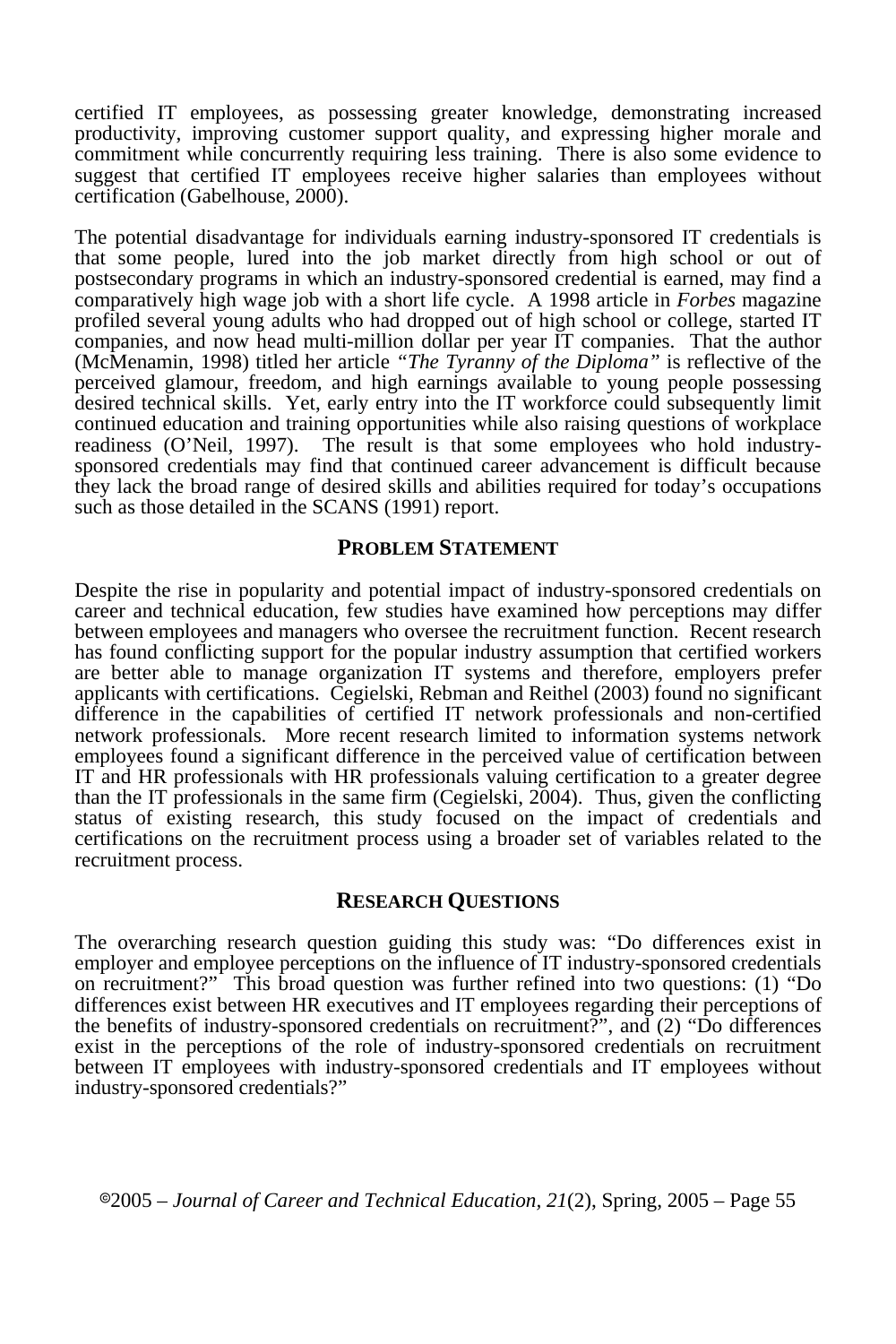### **METHOD**

Data were collected from HR executives and incumbent IT employees to explore differences in their perceptions toward the influence of industry-sponsored credentials on employee recruitment. The study was conducted in two stages. In the first stage, HR executives provided data on organizational policies associated with recruitment at their firm as well as their individual perceptions of the influence of credentials on the recruitment process. In the second stage of the study, a sample of incumbent IT employees from the same firms provided data on their perceptions on the influence of industry-sponsored credentials on recruitment.

### **Population**

We focused on large firms with stand-alone IT departments. Large organizations have been shown to be more concerned with using objective criteria related to qualifications, academic preparation, and previous work experience in recruiting (Barber, Wesson, Roberson, & Taylor, 1999). Management research commonly uses the number of employees to measure organizational size. For example, studies of training in small businesses commonly use the criterion of less than 500 employees (Sadler-Smith, Sargeant, & Dawson, 1998; Wong, Marshall, Alderman, & Thwaites, 1997). Therefore, we defined a large organization as a for-profit firm based in the United States with 500 or more employees. Organizational size is a major determinant of IT investment and infrastructure to support the IT function (Armstrong & Sambamurthy, 1999). Furthermore, larger rather than smaller organizations are more likely to adopt new information technologies (Pennings, 1988). At the time of data collection for this study, approximately 41.9% of private-sector workers in the US were employed in large firms (Headd, 2000).

Firms were identified from the ReferenceUSA database (2001), which contains more than 12 million listings of organizations either U.S. owned or operating in the United States. All organizations with 500 or more employees were selected resulting in a population of 3,330 firms. Since access to sampling frames of individual IT employees was unavailable, a letter of invitation to participate was sent to the Vice President (or equivalent title for the most senior manager of HR) to all 3,330 firms. A total of 161 executives responded to the invitation with 111 indicating that their firms had policies prohibiting their employees from participating in this type of research. The remaining 50 firms agreed to participate in the study.

A self-administered questionnaire was mailed to these 50 HR executives along with instructions on procedures to recruit their firm's incumbent IT workers for the employee study. The HR executives were requested to forward an e-mail with an embedded link to an independently hosted website containing the IT employee survey. Employee respondents were informed that their organization would know of neither their participation nor their individual responses. At the end of the data collection period, 33 out of 50 HR executives had returned completed questionnaires representing a 66% response rate. Despite this limitation, 245 completed surveys were received from IT employees representing 13 organizations employing 13,326 IT workers. It is impossible to calculate the response rate of IT workers, because it is unknown how many IT employees in each organization received the e-mail invitation from their HR executive who had the responsibility of contacting their IT employees.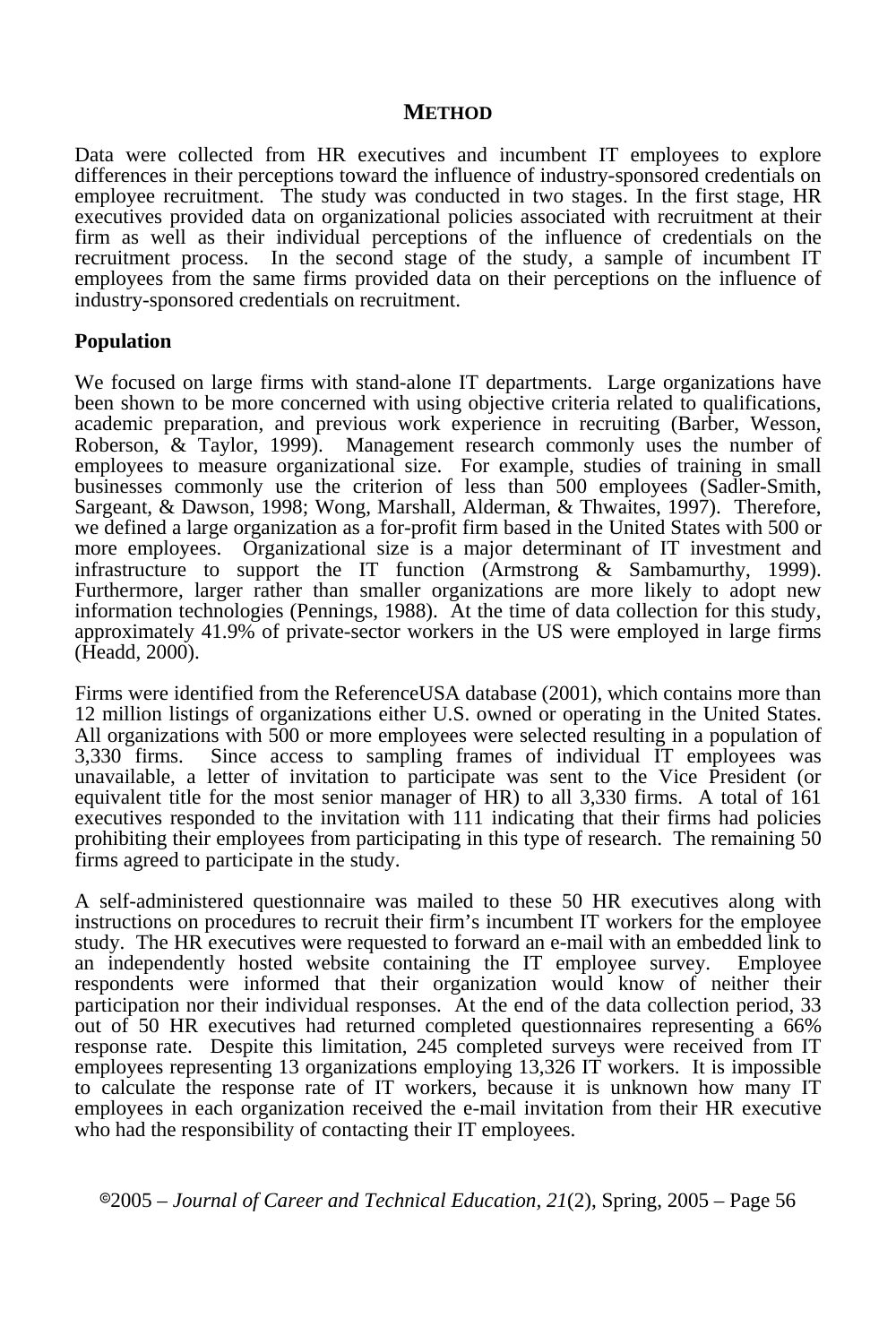## **Instrument**

Two instruments were used in this study. A paper-and-pencil questionnaire was administered to HR executives to determine the existing number of IT employees, the number hired in the past year, the number of current IT vacancies, the characteristics of the firm, and items designed to measure perceptions on the perceived influence of industry-sponsored credentials on the recruitment process. IT employees who participated in the study responded to a self-administered Internet-based questionnaire designed to assess the number and type of credentials and their perceptions on the influence of these credentials on recruitment. Apart from demographic information and firm characteristics, the same questions were asked of both HR executives and IT employees.

Questions on the perceived influence of credentials on the recruitment process were generated from existing literature (Barber, 1998) and examined the potential influence in relation to: (a) the cost of recruitment, (b) the ease of recruitment,  $(c)$  the efficiency of the recruitment process, and (d) the ability to identify the level of knowledge, skills, and abilities of applicants. The responses were measured on a 5-point Likert-type scale with only end points labeled,  $1 =$  strongly disagree,  $5 =$  strongly agree. This measurement of the response items was based on a previous study of HR issues in the IT industry (Tu, Ragunathan, & Ragunathan, 2001). The content validity of the instrument was determined with review from an expert panel of five academics and five IT managers.

# **Data Analysis**

Independent sample t-tests were conducted to determine differences in perceptions between HR executives and IT employees, and between IT employees with and without industry-sponsored credentials. In the few instances of missing data, analysis was conducted with the number of completed cases rather than using a case deletion approach.

### **RESULTS**

The following section is divided into five parts: demographics and firm characteristics; importance of credentials to hiring practices; type of qualifications; perceived influence of industry-sponsored credentials on recruitment; and a comparison of IT employees with and without industry-sponsored credentials.

### **Demographics and Firm Characteristics**

The 33 responding HR executives represented firms geographically dispersed across the United States. The average number of IT employees in these firms was 423 employees. The mean number of current IT-related vacancies was 4.8 and the mean number of IT employees hired over the past year was 50.7. According to the HR executives, it takes an average of 7.5 weeks to hire a new IT employee.

In addition to the HR executives, there were 245 IT employee respondents. Almost 90%  $(89.8\%, n = 220)$  of respondents were male, reflecting but perhaps overstating, the welldocumented under-representation of women in the IT industry. The mean number of years of employment in the IT industry was 7.3 years and the mean number of years employed in their current organization was 10.3 years.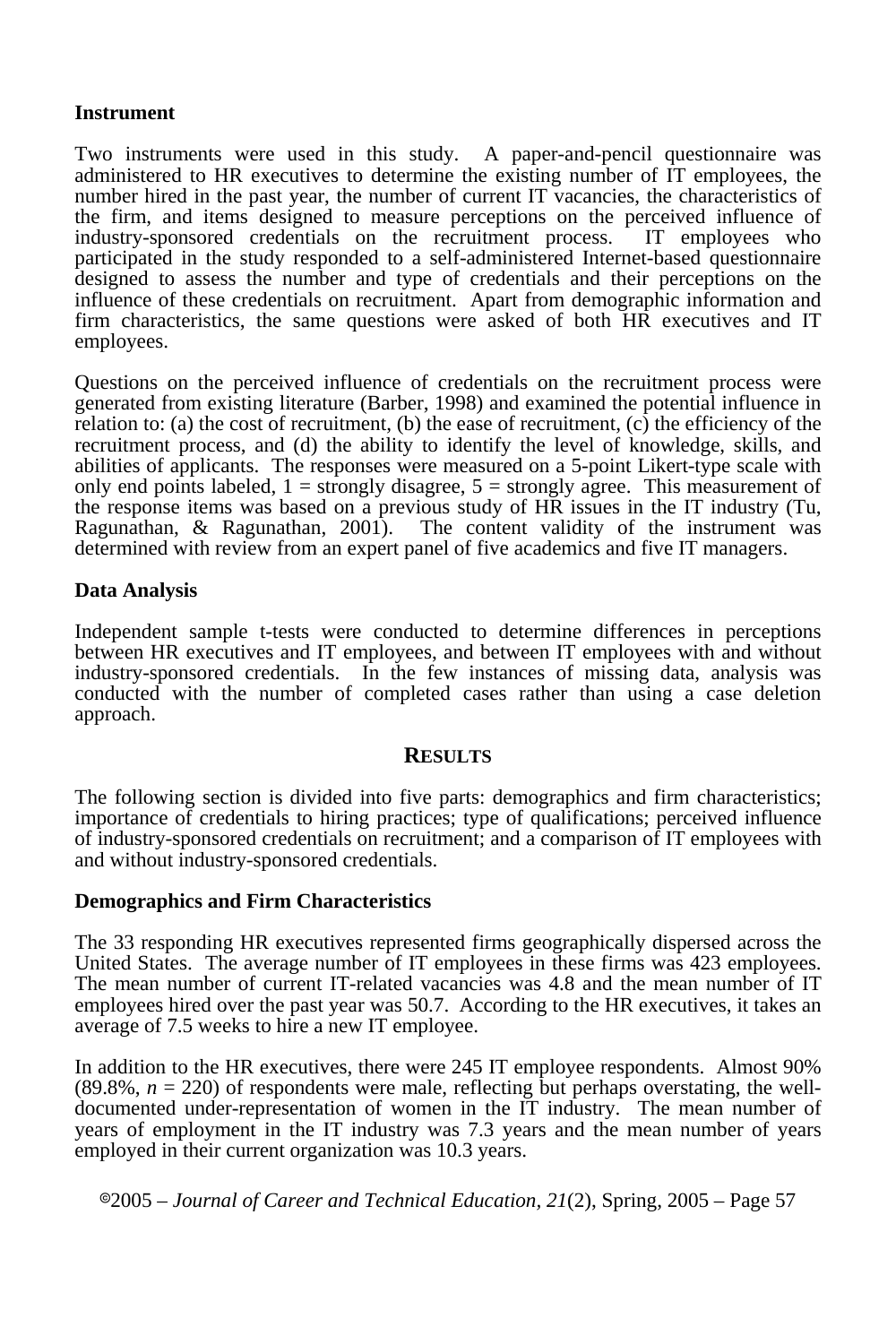# **Importance of Credentials to Hiring Practice**

Most of the HR executive respondents  $(84.8\%, n = 28)$  reported an increasing number of applicants with industry-sponsored credentials responding to IT job advertisements in their organizations. Employers (HR executives) also indicated that they were beginning to use IT industry-sponsored credentials as the qualification of choice for some of their IT positions. Over two thirds of the employer respondents  $(66.7\%, n = 22)$  revealed that they specify IT certificates/credentials for certain IT positions. The majority of employers  $(62.5\%, n = 20)$  rated IT industry-sponsored credentials as either important or very important to their non-managerial level IT employee-hiring decisions. Less than half the HR executives (42.4%,  $n = 14$ ) either agreed or strongly agreed that their organizations require employees to maintain and update their IT related credentials. Yet, two thirds (66.7%,  $n = 22$ ) provided funding for credentials programs facilitated by an outside vendor.

# **Type of Qualifications of IT Employees**

Among the 245 employee respondents, a two-year associate degree was indicated as the highest level of education by 22.1% ( $n = 54$ ), a four-year college degree by 25.4% ( $n =$ 62), and a master's degree by 8.6% ( $n = 21$ ). A high school diploma was the highest level of education for 5.3% of the respondents  $(n = 13)$ , while  $\overline{38.4\%}$   $(n = 94)$  had some college education. Almost seventy percent  $(69.4\%, n = 170)$  of employee respondents indicated that they had earned one or more IT industry-sponsored credential. The 245 IT employee respondents in the study held a total of 406 IT industry-sponsored credentials (see Table 1).

| Provider of IT Certification                           | Frequency of   |  |  |
|--------------------------------------------------------|----------------|--|--|
|                                                        | Certifications |  |  |
| CompTIA                                                | 114            |  |  |
| Dell                                                   | 71             |  |  |
| Hewlett Packard                                        | 66             |  |  |
| Microsoft                                              | 50             |  |  |
| <b>IBM</b>                                             | 21             |  |  |
| Novell                                                 | 20             |  |  |
| Institute for Certification of Computing Professionals |                |  |  |
| Oracle                                                 |                |  |  |
| Sun Microsystems                                       | 3              |  |  |
| Certified Internet Webmaster                           |                |  |  |
| Other, including Baan, Synbase, SAP, Adobe             | 48             |  |  |
| Total                                                  |                |  |  |

Table 1. *Information Technology Employee Certifications by Certification Provider* 

*Note*: These 406 industry-sponsored credentials were held by the 245 IT employee respondents. Some respondents held multiple certifications.

### **Perceived Influences of IT Industry-sponsored Credentials on Recruitment**

To determine if certification had an impact on recruitment, both employer and employee respondents were asked to state their level of agreement with the statement that "industry-sponsored credentials determine the needed knowledge and skills for IT jobs". In addition, the potential influence of credentials on various aspects of the recruitment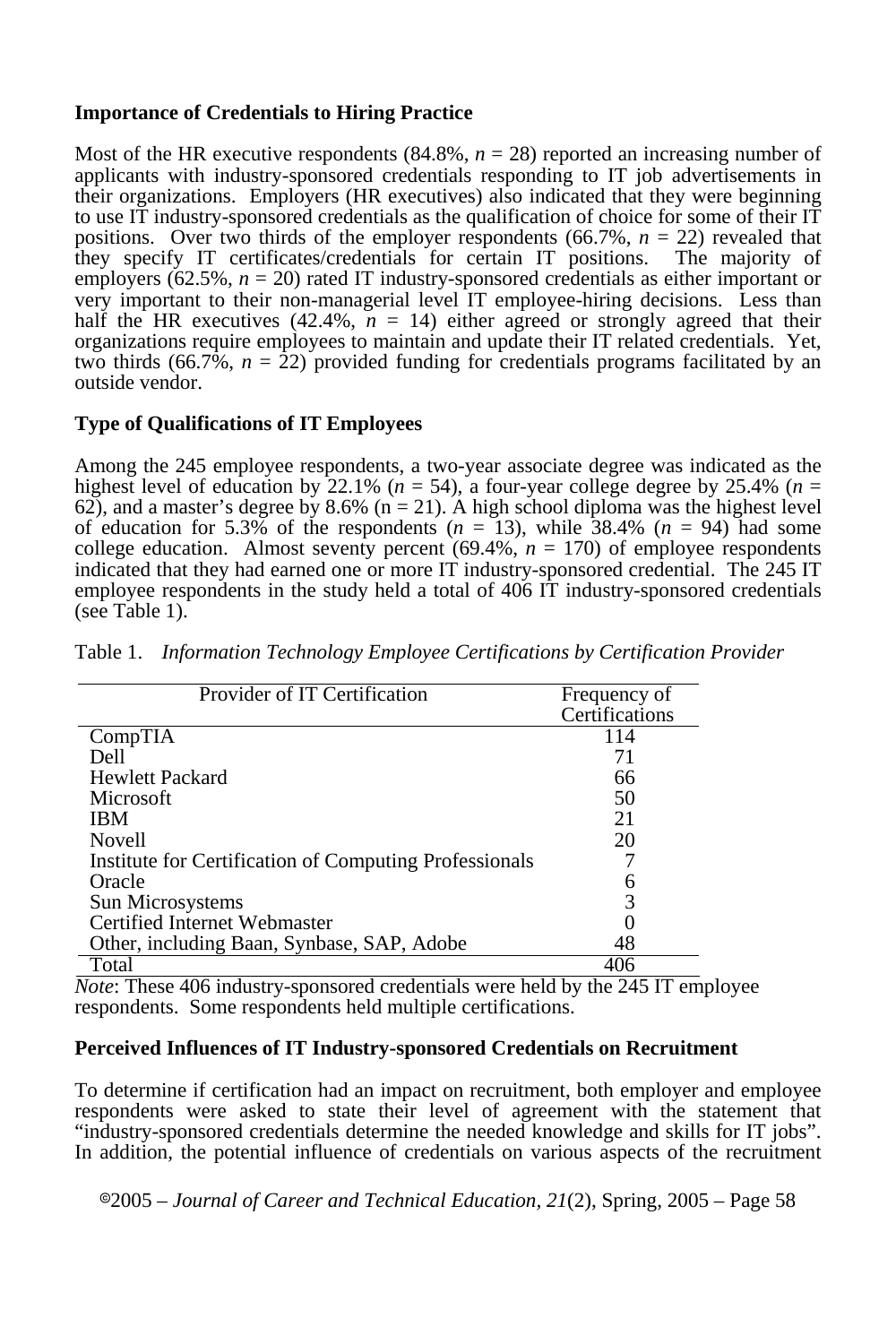process was examined by three questions regarding the cost, ease, and time efficiency of recruitment. These results are reported in Table 2.

Both employers and employees perceived one of the main benefits of industry-sponsored credentials to be the identification of an applicant's job related skills and knowledge. Employees were stronger in their belief that industry-sponsored credentials make the recruitment process easier, cheaper, and more time efficient than their HR executives. However, none of the differences between employers and employees related to recruitment were significant.

| <b>Items</b>                                                       | Human<br>Resources (HR)<br>Executives<br>M | Information<br>Technology (IT)<br><b>Employees</b><br>M |         |
|--------------------------------------------------------------------|--------------------------------------------|---------------------------------------------------------|---------|
| Recruitment benefits of                                            |                                            |                                                         |         |
| credentials                                                        |                                            |                                                         |         |
| Identify an applicant's skill<br>sets and knowledge<br>more easily | 3.82                                       | 3.58                                                    | $-1.28$ |
| Make the recruitment<br>process easier                             | 3.45                                       | 3.60                                                    | 0.88    |
| Make recruitment cheaper                                           | 3.03                                       | 3.30                                                    | 1.59    |
| Make recruitment more<br>time efficient                            | 3.39                                       | 3.50                                                    | 0.70    |

Table 2. *Comparison of Perceptions of Human Resources Executives and Information Technology Employees*

*Note*: The means represent those respondents who either agreed or strongly agreed to the above statements on a five-point scale.

#### **Comparison of IT Employees With and Without Industry-sponsored Credentials**

A series of independent samples t-tests were conducted to explore differences between the two IT employee groups—IT employees with no IT industry-sponsored credentials and IT employees with one or more IT credentials, with respect to their perceptions on the role of industry-sponsored IT credentials in influencing recruitment (see Table 3). Following a Bonferroni correction for multiple-comparisons two of the four items examining recruitment process influences were found to be significant; that credentials make the recruitment process cheaper and credentials make the recruitment process more time efficient.

#### **DISCUSSION AND CONCLUSIONS**

Employers do note that a growing number of applicants for IT positions have industrysponsored credentials. The majority of HR executives surveyed also stated that industrysponsored credentials are important in hiring decisions for non-managerial IT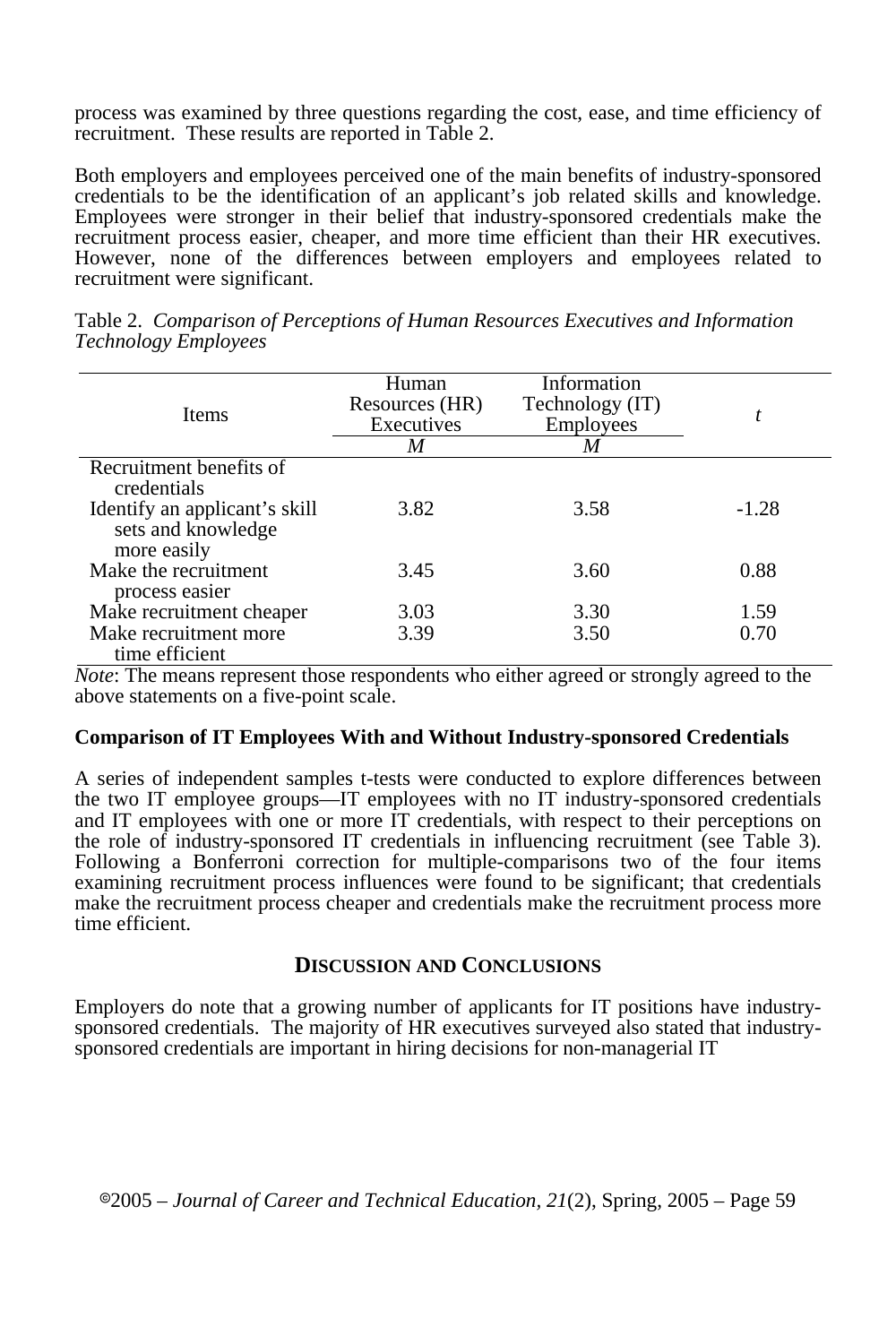| Item                           | $\boldsymbol{n}$ | M    | SD.  | $\boldsymbol{t}$ | df  | $\boldsymbol{p}$ |
|--------------------------------|------------------|------|------|------------------|-----|------------------|
| Identify knowledge/skills more |                  |      |      |                  |     |                  |
| easily                         |                  |      |      |                  |     |                  |
| No credentials                 | 75               | 3.52 | 1.03 | $-.65$           | 243 | .52              |
| Credentials                    | 170              | 3.61 | 1.02 |                  |     |                  |
| Makes recruitment easier       |                  |      |      |                  |     |                  |
| No credentials                 | 75               | 3.55 | 1.02 | $-.72$           | 243 | .48              |
| Credentials                    | 169              | 3.64 | .98  |                  |     |                  |
| Makes recruitment cheaper      |                  |      |      |                  |     |                  |
| No credentials                 | 75               | 3.12 | .90  | $-2.20$          | 243 | $.01*$           |
| Credentials                    | 170              | 3.42 | 1.01 |                  |     |                  |
| Makes recruitment more time    |                  |      |      |                  |     |                  |
| efficient                      | 75               | 3.24 | .97  | $-3.01$          | 243 | $.002*$          |
| No credentials                 | 170              | 3.64 | .92  |                  |     |                  |
| Credentials                    |                  |      |      |                  |     |                  |

Table 3. *Independent Samples t-tests* 

*Note*: Bonferroni corrected significance level  $= p < .0125$ .

employees. The growing trend towards industry certification can also be seen in that almost 70% of the 245 employee respondents in this study have at least one IT industrysponsored credential. The results of this research suggest that IT employees believe that industry-sponsored credentials do influence the recruitment process. More specifically, the finding that employees perceive that credentials reduce the cost of organizational recruiting while also increasing the ease and efficiency of recruitment may reflect one of the prime motivating factors for enrollment in industry-sponsored credentials programs.

In the early days of IT industry-sponsored credentials, the vast majority of people who earned certifications were professional IT employees already well established in the industry. The recent trend of an increasing number of people earning credentials with little or no prior experience in the IT industry while expecting to find immediate employment and a high salary has potentially damaged the reputation of industrysponsored credentials. This was supported in the research of Carter (2005) who found the increase in number of certifications offered in the IT industry from 2000 to 2003 outpaced the rate of job growth. In response, organizations and professional associations with existing or developing credential programs are now urged to pay attention to establishing and maintaining reasonable and realistic expectations about the benefits and outcomes of certification (Hale, 2000).

The finding from this study that employees with industry-sponsored credentials perceive credentials as having a greater influence on recruitment as compared to employees without credentials is perhaps to be expected. Although as Cegielski (2004) found, few IT professionals believe that certification is correlated with ability and none believed that certification was a mechanism suitable for justifying recruitment. This may reflect a situation of cognitive dissonance as employees with credentials justify the effort, time, and cost required to earn and maintain their credentials. Further research in this area would be interesting because an attribution effect may be present in which employees with credentials attribute their recruitment and career success to their industry-sponsored credentials at the expense of other potential explanations. Furthermore, industry-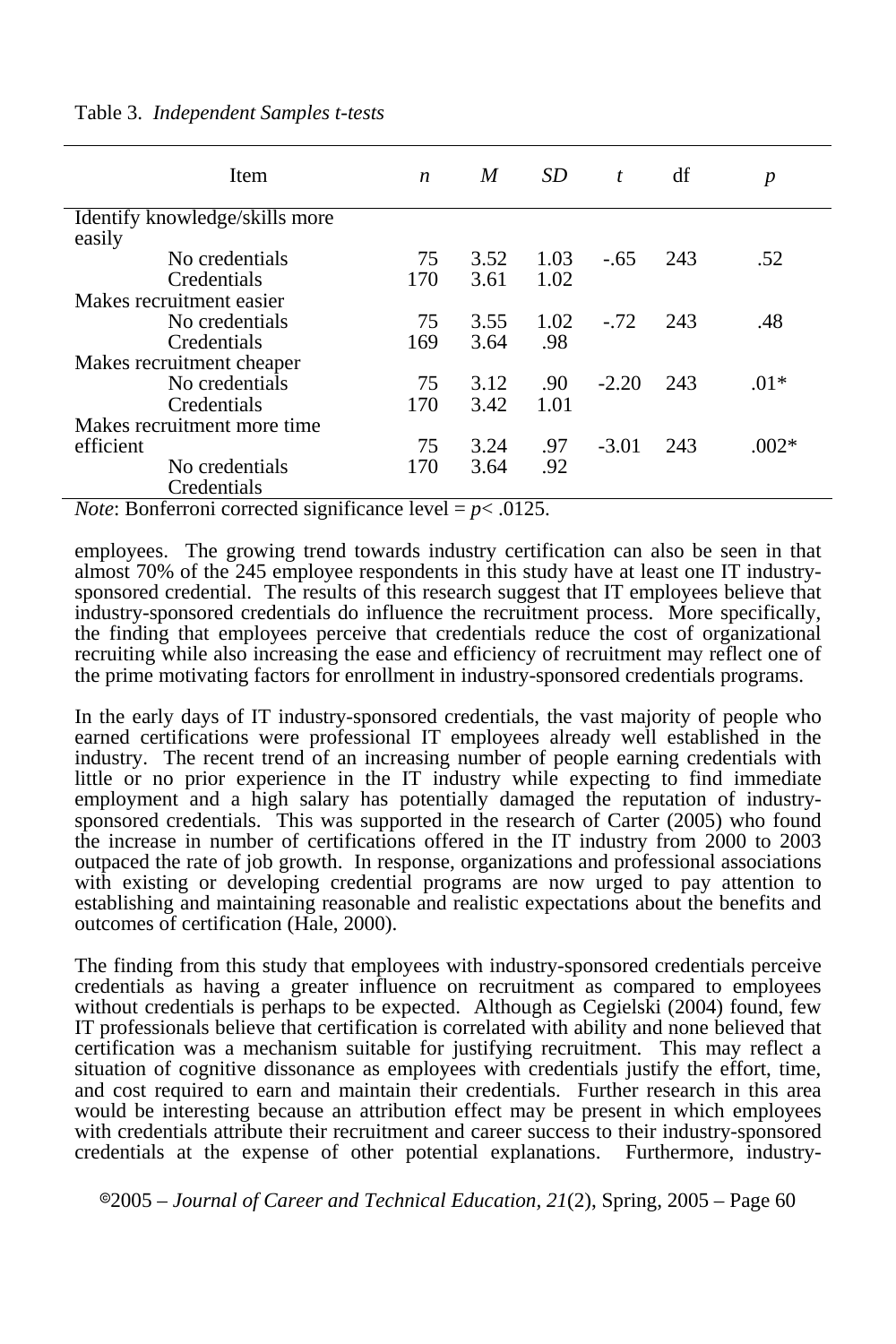sponsored credentials remain largely unproven in terms of their relationship to performance measures. This study provides an initial look at how both employers and employees view credentials; however, additional research is needed to look at other outcomes of industry-sponsored credentials from the perspectives of both individual employees and their employers.

Research is also needed to examine how the influence of industry-sponsored credentials may vary by type and provider of certification. For example, is career entry and advancement influenced by the provider of credential? In other words, are students who complete a well-grounded curriculum that integrates preparation for earning an ITindustry-sponsored credential better served than students who take an intensive and focused training program that focuses solely on test preparation for credentials? The answer to such questions would benefit CTE providers, especially in light of the growing presence of industry-sponsored credentials in community and technical colleges. This study has focused on industry-sponsored credentials from one industry, yet it must be acknowledged that credentialing and certification are now major issues in education and training for many occupations and professions. Future research is needed to explore the influence of industry-sponsored credentials in other industries.

### **Limitations**

The principal limitation of this study is the low response rate. The low response rate from the IT employee survey can perhaps be partly attributed to the web-based data collection procedure. The still evolving nature of web-based surveys highlighted many issues that are believed to have influenced the number of respondents in this study. The generalizability of the results is therefore limited. Furthermore, the lack of definition of the term IT employee may have caused confusion given the well-documented difficulties in defining the boundaries of occupations within the IT industry (Powell, 1999). The sample was also limited to the degree to which the ReferenceUSA database provided correct information and the extent to which HR executives extended the invitation to participation to their IT employees.

### **IMPLICATIONS FOR PRACTICE**

It is in the long-term interest of the IT industry, students, and employers, as well as CTE professionals, to have a workforce of professionals well prepared to work within the IT industry and to learn new jobs within future configurations of this dynamic career cluster. Certification should play a role at the secondary, postsecondary, and continuing education levels when students are preparing to obtain or change jobs. However, caution must be exercised in the promotion and delivery of educational programs leading to IT credentials and certifications so that students have a clear understanding as to how these qualifications will be perceived by HR executives, IT managers, and future colleagues. Perhaps this knowledge would influence the decision of some to incur the often considerable expenses involved in obtaining and maintaining IT industry certification. In recent times, calls to avoid the over-glamorization of IT careers (Terranova, 2000) and the fallacies of six-figure salaries for applicants with credentials but lacking in experience (Goff, 2001) have added an important balance to the certification literature. The prevalence of industry-sponsored credentials and certification is likely to continue to grow in importance in a variety of occupations providing additional support for CTE professionals to promote the need for lifelong learning within the context of changing career patterns.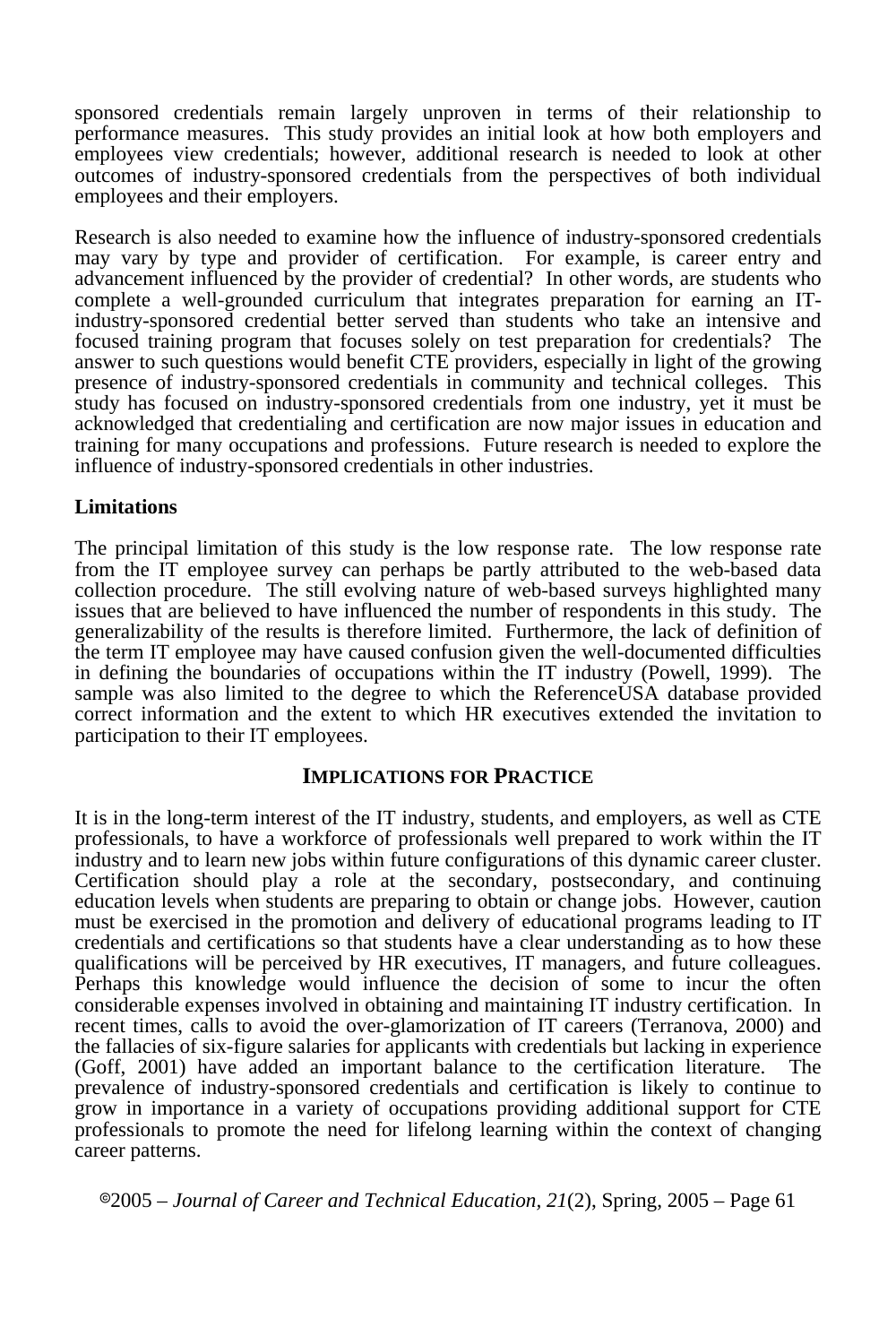#### **REFERENCES**

- Adelman, C. (2000). *A parallel postsecondary universe: The certification system in information technology.* Washington, DC: U.S. Department of Education.
- Anderson, J. E., Barret, K. & Schwager, P. H. (2005). An exploration of the value of information systems certification: The perspective of the human resource professional. In M. Nakayama and N. Sutcliffe (eds.) *Managing IT skills portfolios: Planning acquisition and performance evaluation* (pp. 210-231). Hershey. PA: Idea Group.
- Argetsinger, A. (2001, June 10). Certificate is continuing education goal. *Star Tribune*, p. E7.
- Armstrong, C. P., & Sambamurthy, V. (1999). Information technology assimilation in firms: The influence of senior leadership and IT infrastructures. *Information Systems Research, 10*(4), 304–327.
- Barber, A. E. (1998). *Recruiting employees*. Thousand Oaks, CA: Sage.
- Barber, A. E., Wesson, M. J., Roberson, Q. M., & Taylor, M. S. (1999). A tale of two job markets: Organizational size and its effects on hiring practices and job search behavior. *Personnel Psychology, 52,* 841–867.
- Barley, S. R. (1999). Competence without credentials: The promise and potential problems of computer-based distance education. In N. G. Stacey (Ed.), *Competence without credentials*. Retrieved September 26, 2005, from http://www.ed.gov/pubs/ Competence/section2.html
- Bird, D. (2001). Multiple certification options [Electronic version]. *Certification Magazine.* Retrieved October 12, 2005, from http://www.certmag.com/ issues/apr01/ feature\_bird.cfm
- Carnevale, A. P., & Desrochers, D. M. (2001). *Help wanted…credentials required: Community college in the knowledge economy*. Princeton, NJ: Educational Testing Service.
- Carter, S. D. (2005) The growth of supply and demand of occupational-based training and certification in the United States, 1990-2003. *Human Resource Development Quarterly, 16*(1), 33-54.
- Cegielski, C. G., Rebman, C. M., & Reithel, B. J. (2003). The value of certification: An empirical assessment of the perceptions of end-users of local area networks. *Information Systems Journal, 13*, 97-107.
- Cegielski, C. G. (2004). Who values technology certification? *Communications of the ACM, 47*(10), 103-105.
- Computing Technology Industry Association. (2001). *CompTIA workforce study: The crisis in IT service & support*. Retrieved October 15, 2003, from http:// www.comptia.org/workforce/ComptiaWorkforceStudy.pdf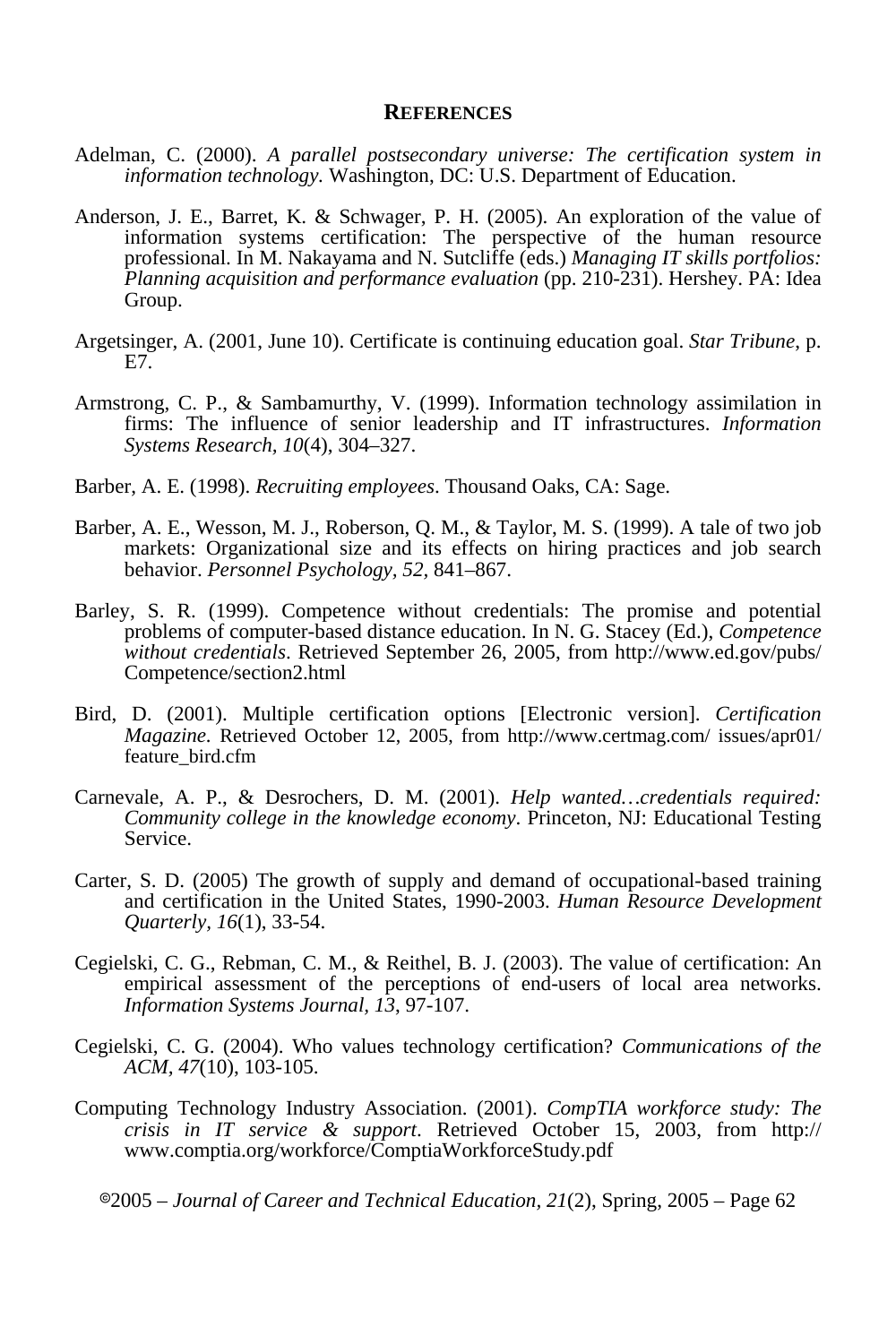- Connolly, P. J., & Yager, T. (2000). Do certificates matter? *InfoWorld*. Retrieved August 13, 2005, from http://www.infoworld.com/articles/tc/xml/00/12/25/001225tcpcp.xml
- Gabelhouse, G. (2000). *CertMag's salary survey* [Electronic version]. Retrieved October 10, 2005, from http://www.certmag.com/issues/dec00/feature\_gabelhouse.cfm
- Greening, D. W., & Turban, D. B. (2000). Corporate social performance as a competitive advantage in attracting a quality workforce. *Business and Society, 39*(3), 254-280.
- Goff, L. J. (2001). *Get your IT career in gear! Practical advice for building a career in information technology*. Berkeley, CA: McGraw-Hill.
- Hale, J. (2000*). Performance-based certification: How to design a valid, defensible, costeffective program.* San Francisco: Jossey-Bass.
- Headd, B. (2000). The characteristics of small-business employees. *Monthly Labor Review, 123*(4), 13–18.
- Hilton, M. (2001). Information technology workers in the new economy. *Monthly Labor Review, 124*(6), 41-45.
- IDC, Incorporated. (2005). *Worldwide IT certification 2005-2009 forecast and analysis.*  Framingham, MA: IDC.
- Kerckhoff, A. C., & Bell, L. (1998). Hidden capital: Vocational credentials and attainment in the United States. *Sociology of Education, 71* (2), 152-174.
- Koziniec, T. W. & Dixon, M. W. (2001). *ICT industry certification: Integration issues for post-secondary educational institutions.* Proceedings of the 4<sup>th</sup> Western Australian Workshop of Information Systems Research. Available October 7, 2005 from http://wawisr01.uwa.edu.au/2001/KoziniecDixon.pdf
- Kuncicky, D., & Wynn, B. A. (1998). *Education and training systems administrator: A survey.* Berkeley, CA: The USENIX Association.
- McMenamin, B. (1998, December). The tyranny of the diploma. *Forbes, 14*, 104-109.
- O'Neil, H. (1997). *Workforce readiness: Competencies and assessment.* Mahwah, NJ: Lawrence Erlbaum.
- Pennings, J. M. (1988). Information technology in production organizations. *International Studies of Management & Organizations, 17*(4), 68–89.
- Powell, P. L. (1999). Evaluation of information technology investments: Business as usual? In L. P. Willcocks & S. Lester (Eds.), *Beyond the IT productivity paradox*  (pp. 151-182). Chichester, NY: Wiley.
- ReferenceUSA. (2001). Omaha, NE: InfoUSA.
- Sadler-Smith, E., Sargeant, A., & Dawson, A. (1998). Higher level skills training and SMEs. *International Small Business Journal, 16*(2), 84–94.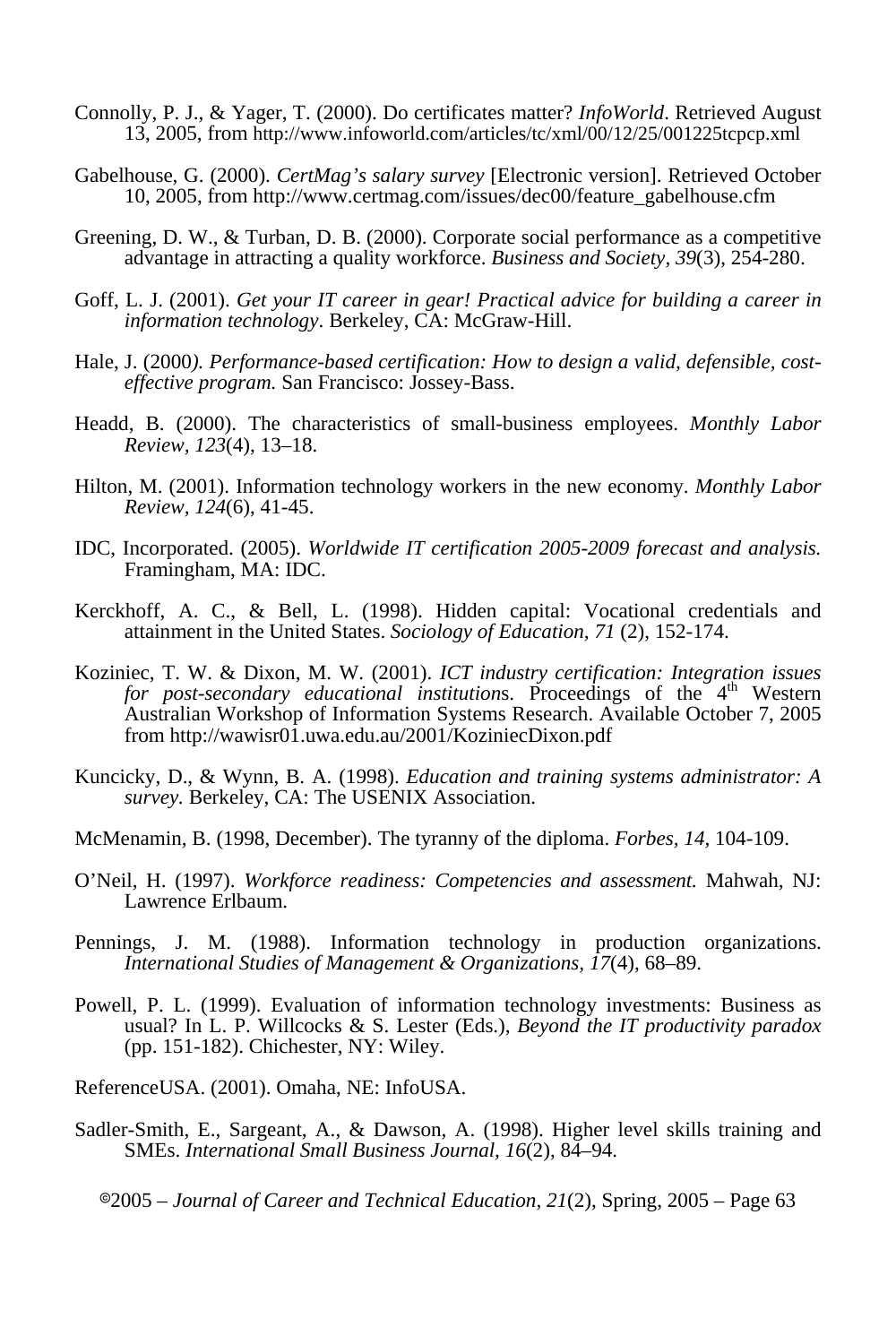- Secretary's Commission on Achieving Necessary Skills, SCANS (1991). *What work requires of schools.* Washington, DC: U.S. Department of Labor.
- Segalla, M., Sauquet, A., & Turati, C. (2001). Symbolic vs. functional recruitment: Cultural influences on employee recruitment policy. *European Management Journal, 19*(1), 32-43.
- Spence, M. (1972). Job market signaling. *Quarterly Journal of Economics, 87*(3), 355- 374.
- Terranova, T. (2000). Free labor: Producing culture for the digital economy. *Social Text 18*(2), 33-58.
- Tittel, E. (2001). The certification aftermarket*.* [Electronic version]. *Certification Magazine.* Retrieved November 15, 2005, from http://www.certmag.com/ issues/ nov00/feature\_tittel2.cfm
- Tu, Q., Ragunathan, B., & Ragunathan, T. S. (2001). A path analytic study of the antecedents of organizational commitment of IS managers. *Information Resources Management Journal, 14*(3), 27-36.
- Vaas, L. (2002). Riding out the storm. [Electronic version]. *eWEEK.* Retrieved July 3, 2005 from http://www.eweek.com/article2/0,1759,1504999,00.asp
- Wong, C., Marshall, J. N., Alderman, N., & Thwaites, A. (1997). Management training in small and medium-sized enterprises: Methodological and conceptual issues. *The International Journal of Human Resource Management, 8*(1), 45–65.
- Wright, P. C. (1997). Certification: A policy alternative for developing both traditional and emerging trades and occupations. *International Journal of Manpower, 18*(3), 248-262.
- Zeiss, T. (1999). Skills certification: A major opportunity for community colleges. *Community College Journal, 70*(1), 14-17.

#### **AUTHORS**

**Kenneth R. Bartlett** is an Associate Professor at the Department of Work and Human Resource Education, University of Minnesota, 1954 Buford Ave., Room 425, St. Paul, MN 55108. Phone: 612-624-4935. E-mail: bartlett@umn.edu. His research focus includes the process and outcomes of human resource development and workforce education.

**Sujin K. Horwitz** is an Assistant Professor in the Department of Management and Marketing in the College of Business, Lamar University, P.O. Box 10059, Beaumont, TX. 77710. E-mail: sujinhorwitz@bcglobal.net. Her research include team diversity; training outcomes and measures; and cross-cultural HR issues.

**Minu Ipe** is a Faculty Associate with the Management Department and a Research Associate with the Center for Advancing Business through Information Technology (CABIT), W. P. Carey School of Business, Arizona State University, P.O. Box 874006,